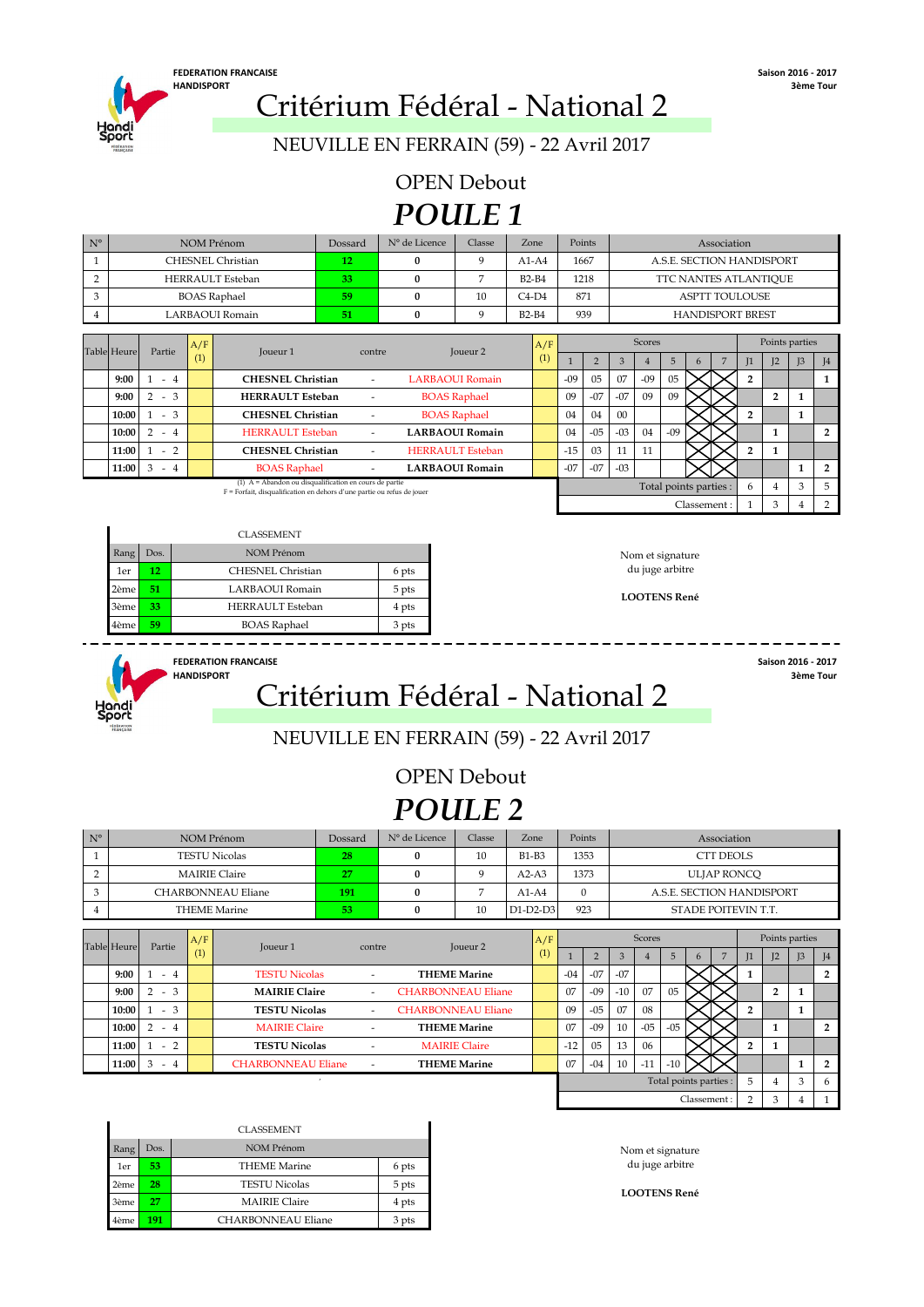# HANDISPORT **Critérium Fédéral - National 2**

NEUVILLE EN FERRAIN (59) - 22 Avril 2017

*POULE 3* OPEN Debout

| $N^{\circ}$    |                    |                         |            | NOM Prénom                                                                                                                         | Dossard                  | N° de Licence | Classe                                                     |                | Zone       | Points<br>Association         |                |               |                 |                |                        |                        |                             |                |                |                |
|----------------|--------------------|-------------------------|------------|------------------------------------------------------------------------------------------------------------------------------------|--------------------------|---------------|------------------------------------------------------------|----------------|------------|-------------------------------|----------------|---------------|-----------------|----------------|------------------------|------------------------|-----------------------------|----------------|----------------|----------------|
| $\mathbf{1}$   |                    |                         |            | KAMKASOMPHOU Thu                                                                                                                   | 22                       | 0             | 8                                                          |                | $C2-C3$    |                               | 1472           |               |                 |                |                        | O. HYERES TOULON P. M. |                             |                |                |                |
| $\overline{2}$ |                    |                         |            | PANICALI Christophe                                                                                                                | 21                       | 0             | 10                                                         |                | $A1-A4$    |                               | 1496           |               |                 |                |                        | CC DANJOUTIN STT       |                             |                |                |                |
| 3              |                    |                         |            | <b>LAVALLART</b> Axel                                                                                                              | 41                       | $\mathbf{0}$  | 7                                                          |                | $A2-A3$    |                               | 1038           |               |                 |                |                        |                        | TENNIS DE TABLE IMMERCURIEN |                |                |                |
| 4              |                    |                         |            | <b>DIDIER Lucas</b>                                                                                                                | 209                      | 0             | 9                                                          |                | $C4-D4$    | 1289<br><b>TT PLANSANCOIS</b> |                |               |                 |                |                        |                        |                             |                |                |                |
|                |                    |                         |            |                                                                                                                                    |                          |               |                                                            |                |            |                               |                | <b>Scores</b> |                 |                |                        |                        |                             | Points parties |                |                |
|                | <b>Table Heure</b> | Partie                  | A/F<br>(1) | <b>Joueur 1</b>                                                                                                                    | contre                   |               | <b>Joueur 2</b>                                            |                | A/F<br>(1) |                               | $\overline{2}$ | 3             |                 | 5              |                        | $\overline{7}$         |                             |                |                |                |
|                | 9:00               |                         |            |                                                                                                                                    |                          |               |                                                            |                |            |                               |                |               | $\overline{4}$  |                | 6                      |                        | $_{11}$                     | I <sub>2</sub> | I <sub>3</sub> | J4             |
|                |                    | $1 - 4$                 |            | <b>KAMKASOMPHOU Thu</b>                                                                                                            |                          |               | 07<br>$-09$<br>08<br><b>DIDIER Lucas</b><br>0 <sub>5</sub> |                |            |                               |                |               | $\overline{2}$  |                |                        | 1                      |                             |                |                |                |
|                | 9:00               | 3<br>$2 -$              |            | <b>PANICALI Christophe</b>                                                                                                         | $\overline{\phantom{a}}$ |               | <b>LAVALLART Axel</b>                                      | 04<br>06<br>06 |            |                               |                |               |                 | $\overline{2}$ | 1                      |                        |                             |                |                |                |
|                | 10:00              | $1 - 3$                 |            | KAMKASOMPHOU Thu                                                                                                                   | ٠                        |               | <b>LAVALLART Axel</b>                                      | 05<br>06<br>06 |            |                               |                |               | $\overline{2}$  |                | 1                      |                        |                             |                |                |                |
|                | 10:00              | $2 - 4$                 |            | <b>PANICALI Christophe</b>                                                                                                         | ٠                        |               | <b>DIDIER Lucas</b>                                        |                |            | $-06$                         | $-06$          | 09            | 05              | 06             |                        |                        |                             | $\overline{2}$ |                | 1              |
|                | 11:00              | $\overline{2}$<br>$1 -$ |            | <b>KAMKASOMPHOU Thu</b>                                                                                                            | $\overline{\phantom{a}}$ |               | PANICALI Christophe                                        |                |            | 03                            | 04             | $-05$         | $-08$           | 09             |                        |                        | $\overline{2}$              | 1              |                |                |
|                | 11:00              | $3 -$<br>$\overline{4}$ |            | <b>LAVALLART Axel</b>                                                                                                              | ٠                        |               | <b>DIDIER Lucas</b>                                        |                |            | 08                            | $-11$          | 09            | $-08$           | $-04$          |                        |                        |                             |                |                | $\overline{2}$ |
|                |                    |                         |            | $(1)$ A = Abandon ou disqualification en cours de partie<br>F = Forfait, disqualification en dehors d'une partie ou refus de jouer |                          |               |                                                            |                |            |                               |                |               |                 |                | Total points parties : |                        | 6                           | 5              | 3              | 4              |
|                |                    |                         |            |                                                                                                                                    |                          |               |                                                            |                |            |                               |                |               |                 |                | Classement:            |                        |                             | 2              | 4              | 3              |
|                |                    |                         |            |                                                                                                                                    |                          |               |                                                            |                |            |                               |                |               |                 |                |                        |                        |                             |                |                |                |
|                |                    |                         |            | <b>CLASSEMENT</b>                                                                                                                  |                          |               |                                                            |                |            |                               |                |               |                 |                |                        |                        |                             |                |                |                |
|                | Rang               | Dos.                    |            | <b>NOM Prénom</b>                                                                                                                  |                          |               | Nom et signature                                           |                |            |                               |                |               |                 |                |                        |                        |                             |                |                |                |
|                | 1er                | 22                      |            | KAMKASOMPHOU Thu                                                                                                                   |                          | 6 pts         |                                                            |                |            |                               |                |               | du juge arbitre |                |                        |                        |                             |                |                |                |
|                | 2ème               | 21                      |            | PANICALI Christophe                                                                                                                |                          | 5 pts         | -----------                                                |                |            |                               |                |               |                 |                |                        |                        |                             |                |                |                |

**LOOTENS René**



3ème 4ème

## HANDISPORT **Critérium Fédéral - National 2**

### NEUVILLE EN FERRAIN (59) - 22 Avril 2017

**FEDERATION FRANCAISE Saison 2016 - 2017** 

*POULE 4* OPEN Debout

| $N^{\circ}$ | NOM Prénom                 | Dossard | N° de Licence | Classe | Zone       | Points | Association               |
|-------------|----------------------------|---------|---------------|--------|------------|--------|---------------------------|
|             | <b>HERVE Stéphane</b>      | 24      |               |        | $D1-D2-D3$ | 1404   | TTGF ANGOULEME            |
|             | COURMACEUL Cédric          | 201     |               |        | $A1-A4$    |        | A.S.E. SECTION HANDISPORT |
|             | <b>BANESSY Pierre-Yves</b> | 49      |               |        | $C2-C3$    | 958    | ES VILLENEUVE LOUBET TT   |
|             | RAIMBAULT Noelig           | 43      |               |        | $B2-B4$    | 1017   | <b>HANDISPORT BREST</b>   |

| <b>Table Heure</b> | Partie    | A/F<br>Joueur 1 |                            | A/F<br>Joueur <sub>2</sub><br>contre |                            |                  |       |       | <b>Scores</b> |    |                        |              |  |    |                | Points parties |                |  |  |
|--------------------|-----------|-----------------|----------------------------|--------------------------------------|----------------------------|------------------|-------|-------|---------------|----|------------------------|--------------|--|----|----------------|----------------|----------------|--|--|
|                    |           | (1)             |                            |                                      |                            | $\left(1\right)$ |       |       |               |    | 5                      | <sub>t</sub> |  | 1  | I <sup>2</sup> | I <sub>3</sub> | I <sub>4</sub> |  |  |
| 9:00               | $-4$      |                 | <b>HERVE Stéphane</b>      | $\overline{\phantom{a}}$             | <b>RAIMBAULT Noelig</b>    |                  | 08    | 07    | 13            |    |                        |              |  |    |                |                |                |  |  |
| 9:00               | $-3$      |                 | <b>COURMACEUL Cédric</b>   | $\overline{\phantom{a}}$             | <b>BANESSY Pierre-Yves</b> |                  | $-03$ | $-04$ | 06            | 08 | 12                     |              |  |    | ∍              |                |                |  |  |
| 10:00              | $-3$      |                 | <b>HERVE Stéphane</b>      | $\overline{\phantom{a}}$             | <b>BANESSY Pierre-Yves</b> |                  | 03    | 09    | 10            |    |                        |              |  |    |                |                |                |  |  |
| 10:00              | $2 - 4$   |                 | <b>COURMACEUL Cédric</b>   |                                      | <b>RAIMBAULT Noelig</b>    |                  | 05    | $-08$ | $-10$         | 09 | 04                     |              |  |    | ŋ              |                |                |  |  |
| 11:00              | $-2$      |                 | <b>HERVE Stéphane</b>      | $\overline{\phantom{a}}$             | <b>COURMACEUL Cédric</b>   |                  | 09    | 06    | $-10$         | 04 |                        |              |  |    |                |                |                |  |  |
| 11:00              | $-4$<br>3 |                 | <b>BANESSY Pierre-Yves</b> | $\overline{\phantom{a}}$             | <b>RAIMBAULT Noelig</b>    |                  | $-10$ | $-06$ | $-05$         |    |                        |              |  |    |                |                | $\overline{2}$ |  |  |
|                    |           |                 |                            |                                      |                            |                  |       |       |               |    | Total points parties : |              |  | 6. | 5              | 3              | 4              |  |  |
|                    |           |                 |                            |                                      |                            |                  |       |       |               |    |                        | Classement:  |  |    | C              |                | 3              |  |  |

|      | <b>CLASSEMENT</b> |                            |       |  |  |  |  |
|------|-------------------|----------------------------|-------|--|--|--|--|
| Rang | Dos.              | NOM Prénom                 |       |  |  |  |  |
| 1er  | 24                | <b>HERVE Stéphane</b>      | 6 pts |  |  |  |  |
| 2ème | 201               | COURMACEUL Cédric          | 5 pts |  |  |  |  |
| 3ème | 43                | RAIMBAULT Noelig           | 4 pts |  |  |  |  |
| 4ème | 49                | <b>BANESSY Pierre-Yves</b> | 3 pts |  |  |  |  |

**41** LAVALLART Axel 3 pts **209** DIDIER Lucas 4 pts

 $-$ 

 $-$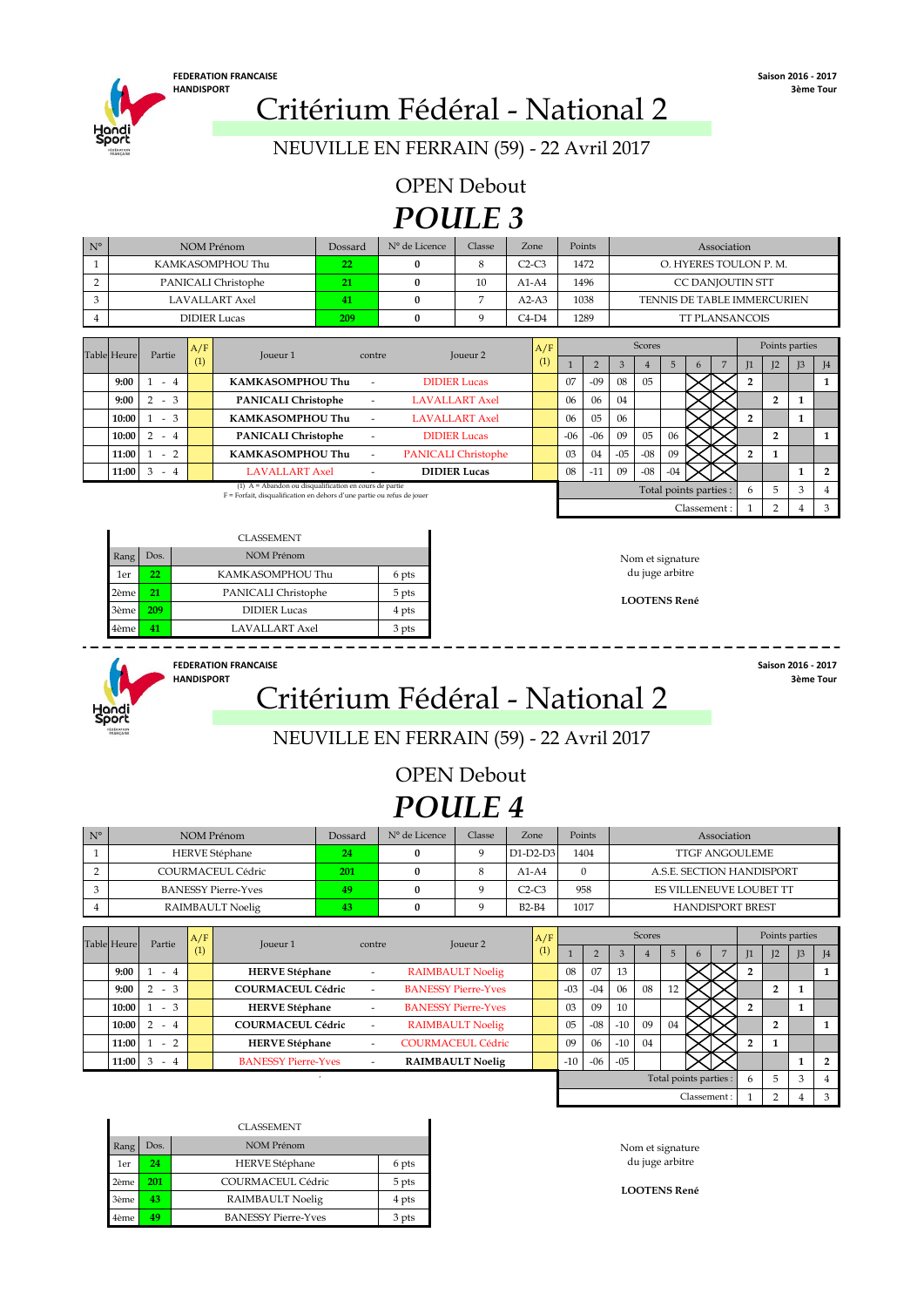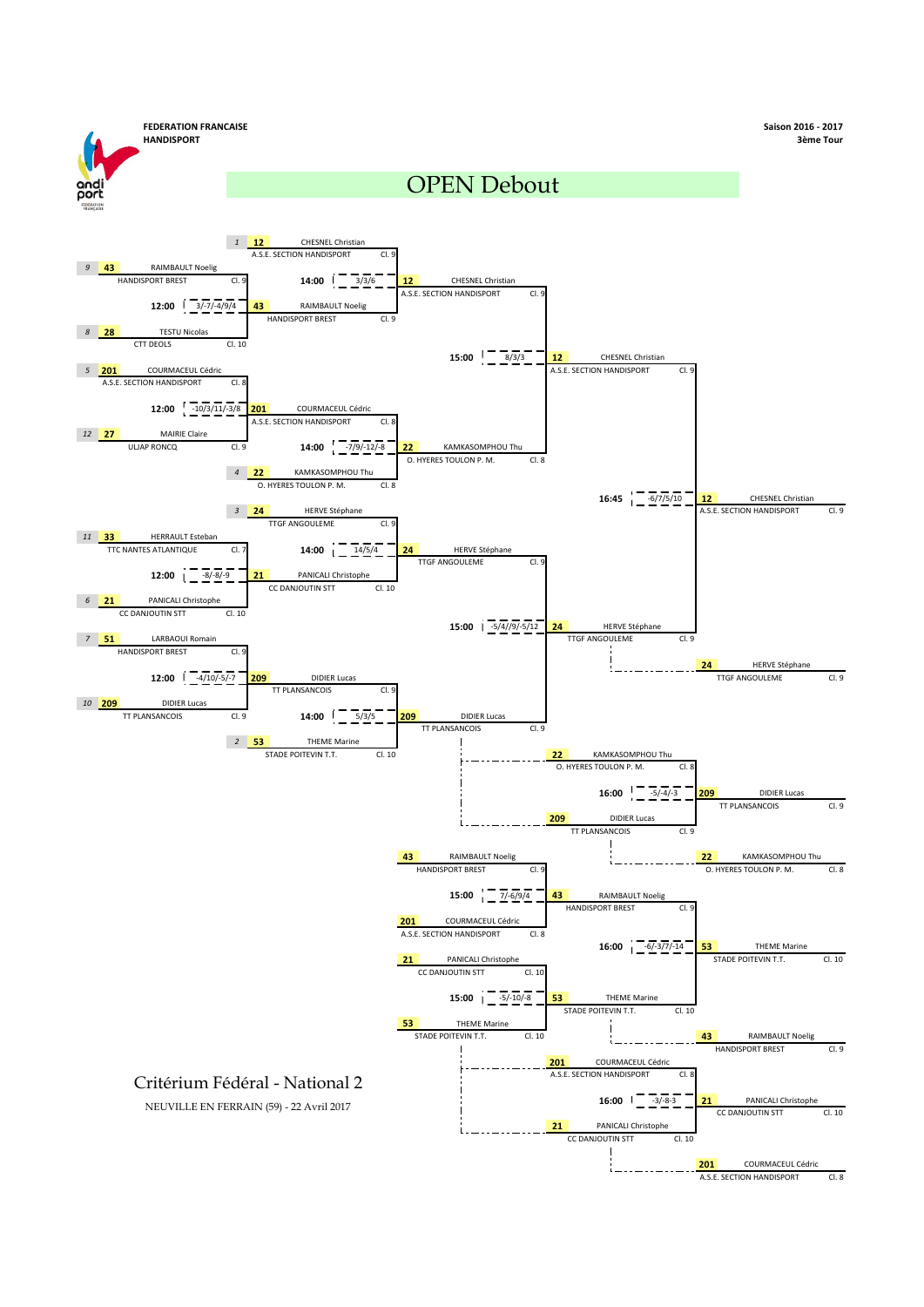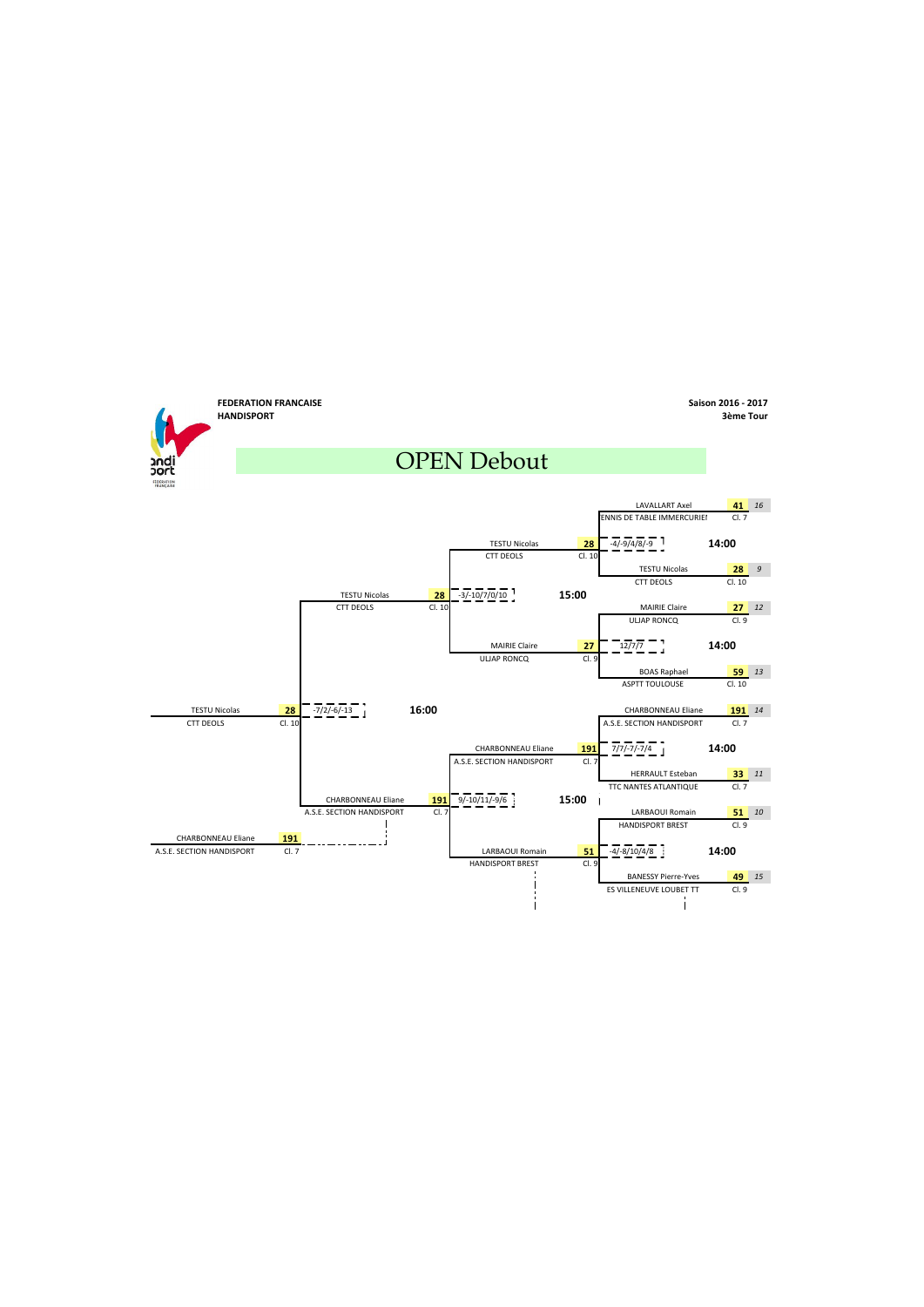